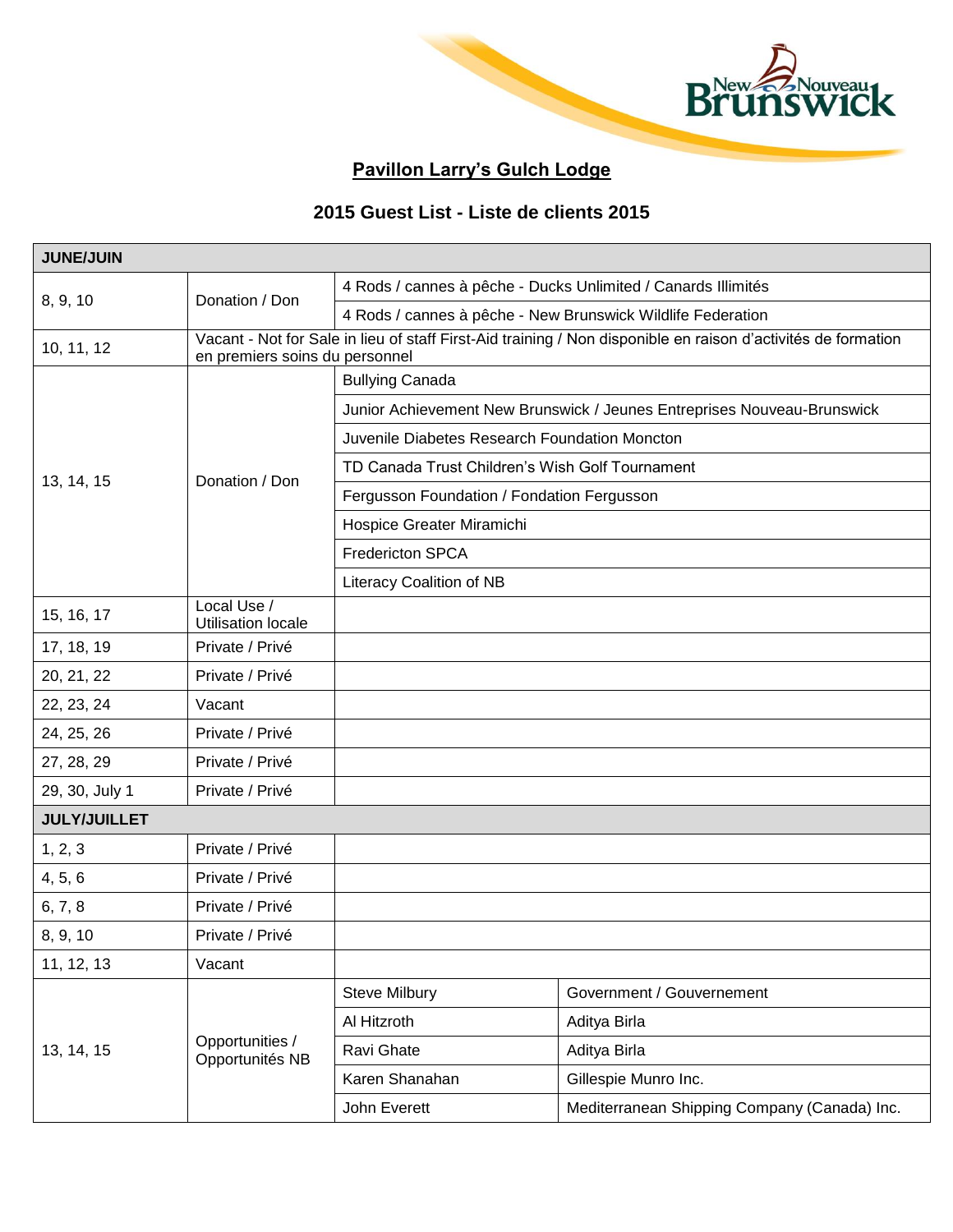|            |                                       | <b>Bruce Harding</b>       | Logistec Corporation                                                                                  |
|------------|---------------------------------------|----------------------------|-------------------------------------------------------------------------------------------------------|
|            |                                       | Jim Quinn                  | Port Saint John                                                                                       |
|            |                                       | Andy Dixon                 | Port Saint John                                                                                       |
|            |                                       | <b>Steve Campbell</b>      | Mediterranean Shipping Company (Canada) Inc.                                                          |
|            |                                       | Shannon Blanchard          | Port Saint John                                                                                       |
| 15, 16, 17 | Donation / Don                        | Fundraiser                 | Levée de fonds pour un mémorial de la GRC de Codiac/ Codiac RCMP Memorial                             |
| 18, 19, 20 | Private / Privé                       |                            |                                                                                                       |
| 20, 21, 22 | Vacant /<br>Disponible                |                            |                                                                                                       |
|            |                                       | <b>Brian Harriman</b>      | Government / Gouvernement                                                                             |
|            |                                       | <b>Brad Cameron</b>        | Government / Gouvernement                                                                             |
|            |                                       | Andrea DeWitt              | Government / Gouvernement                                                                             |
|            |                                       | Jennifer Taylor            | Government / Gouvernement                                                                             |
|            |                                       | Gardiner MacDougall        | University of New Brunswick                                                                           |
|            | Alcool NB Liquor                      | Robert Champagne           | <b>Constellation Brands - Rougemont</b>                                                               |
|            |                                       | Stéphane Côté              | Corby Spirit & Wine Limited                                                                           |
|            |                                       | <b>Hughes Gauthier</b>     | <b>Philippe Dandurand Wines</b>                                                                       |
| 22, 23, 24 |                                       | <b>Stewart Glendinning</b> | Molson Coors Canada                                                                                   |
|            |                                       | Neale Graham               | Beam Suntory Canada                                                                                   |
|            |                                       | Peter Kourtis              | Diageo Canada Inc.                                                                                    |
|            |                                       | David Matuschewski         | Mark Anthony Brands Ltd.                                                                              |
|            |                                       | Massimo Mottura            | <b>Forty Creek Distillery Limited</b>                                                                 |
|            |                                       | Andrew Oland               | Moosehead Breweries Ltd.                                                                              |
|            |                                       | Chad Patterson             | Labatt Breweries of Canada                                                                            |
|            |                                       | Paul Tepperman             | Bacardi Canada Inc.                                                                                   |
| 25, 26, 27 | Energy and Mines/<br>Énergie et Mines | <b>Donald Arseneault</b>   | Minister / Ministre                                                                                   |
|            |                                       | <b>Brian Kenny</b>         | Minister of Environment & Local Government/<br>Ministre de l'Environnement et Gouvernements<br>locaux |
|            |                                       | <b>Ed Doherty</b>          | Minister of Government Services/<br>Ministre des Services gouvernementaux                             |
|            |                                       | Jean Finn                  | Government / Gouvernement                                                                             |
|            |                                       | <b>Bill Breckenridge</b>   | Government / Gouvernement                                                                             |
|            |                                       | <b>Matt Garnett</b>        | Government / Gouvernement                                                                             |
|            |                                       | Tom Mann                   | Government / Gouvernement                                                                             |
|            |                                       | <b>Patrick Francis</b>     | Government / Gouvernement                                                                             |
|            |                                       | Liane Roy                  | <b>CCNB Bathurst</b>                                                                                  |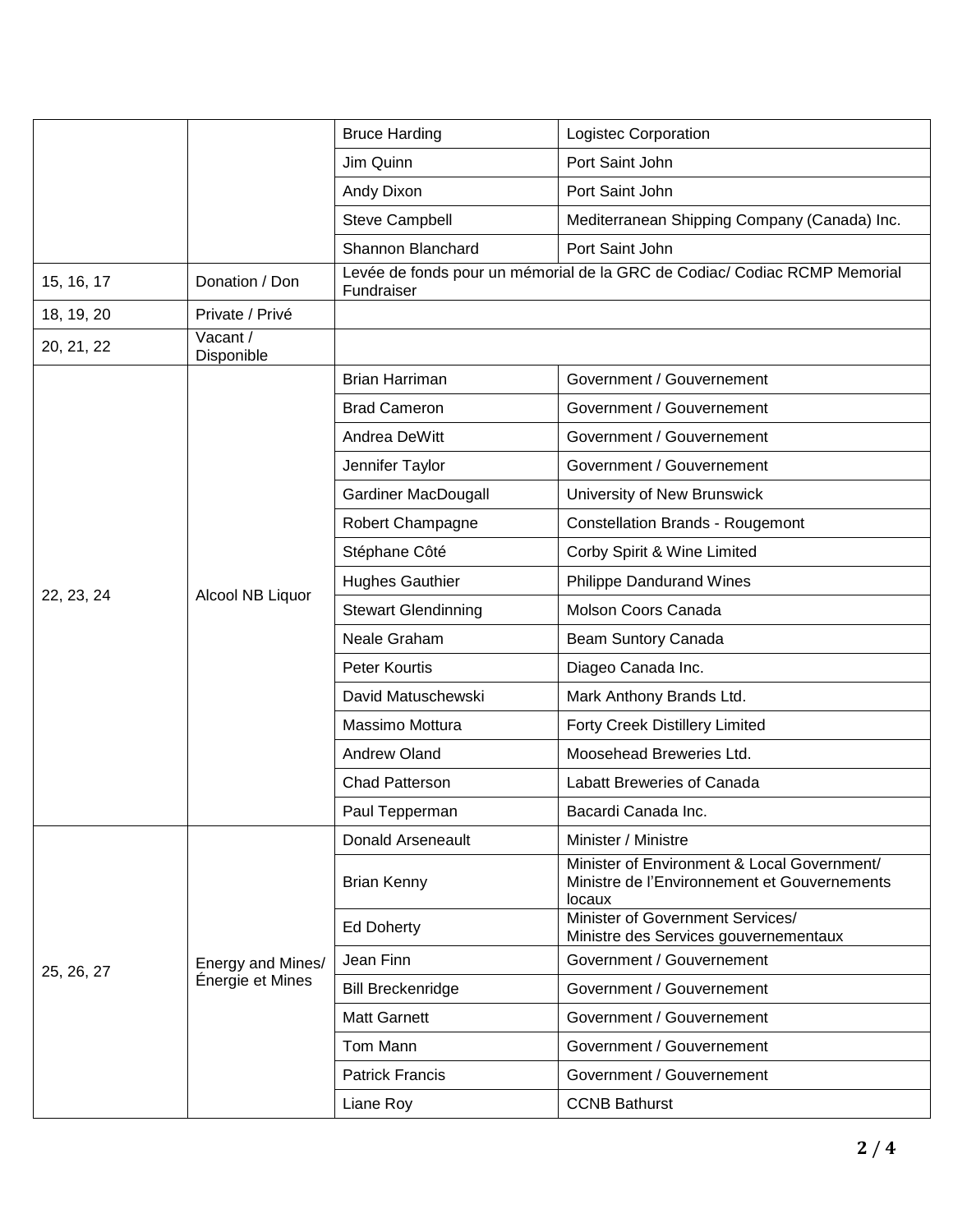|             |                                    | Andrew Dawson             | Atlantic Canada Regional Council of Carpenters             |
|-------------|------------------------------------|---------------------------|------------------------------------------------------------|
|             |                                    | David Paul                | <b>Aboriginal Resource Consultants</b>                     |
|             |                                    | Greg Davidson             | Northcliff Resources Ltd.                                  |
|             |                                    | Paul Keller               | <b>Trevali Mining Corporation</b>                          |
|             |                                    | <b>Patrick Polchies</b>   | Première nation de Kingsclear First Nation                 |
|             |                                    | <b>Tim Paul</b>           | Première nation de Woodstock First Nation                  |
|             |                                    | <b>Edwin Bernard</b>      | Première nation de Tobique First Nation                    |
|             |                                    | <b>Ross Stairs</b>        | <b>Abloes Consulting</b>                                   |
|             |                                    | Justin Robichaud          | TransCanada                                                |
|             |                                    | Stephen Lund              | Government / Gouvernement                                  |
|             |                                    | Gary Wood                 | Government / Gouvernement                                  |
|             |                                    | Kelli Greene              | Government / Gouvernement                                  |
|             |                                    | Jim Quick                 | Aerospace Industries Association of Canada                 |
| 27, 28, 29  | Opportunities /<br>Opportunités NB | Keith Donaldson           | New Brunswick Aerospace & Defence Association              |
|             |                                    | All Dillon                | Sentrant                                                   |
|             |                                    | Cristyn Cianfarani        | Canadian Association of Defence and Security<br>Industries |
|             |                                    | Peter Hess                | New Brunswick Aerospace & Defence Association              |
|             |                                    | <b>Matthew Williamson</b> | Raytheon                                                   |
|             | Opportunities /<br>Opportunités NB | Stephen Lund              | Government / Gouvernement                                  |
|             |                                    | Jacques Pinet             | Government / Gouvernement                                  |
|             |                                    | Serge Doucet              | Government / Gouvernement                                  |
|             |                                    | Keith Cronkite            | Énergie NB Power                                           |
|             |                                    | Barry Kyle                | <b>Industrial Rubber</b>                                   |
| 29, 30, 31  |                                    | Alexandr Dudarev          | Insurance Supermarket Inc.                                 |
|             |                                    | Tom McLaughlin            | <b>Quanta Services</b>                                     |
|             |                                    | Peter Keeshan             | <b>Secure Energy Services</b>                              |
|             |                                    | Gordie Lavoie             | <b>Sunny-Corner Enterprises</b>                            |
|             |                                    | Styve Dumouchel           | <b>LMC Group of Companies</b>                              |
|             |                                    | Dale Thibodeau            | DJ Thibodeau                                               |
|             |                                    | <b>Charlie Harling</b>    | <b>Charlie Harling</b>                                     |
| AUGUST/AOÛT |                                    |                           |                                                            |
| 1, 2, 3     | Private / Privé                    |                           |                                                            |
| 3, 4, 5     | Private / Privé                    |                           |                                                            |
| 5, 6, 7     | Private / Privé                    |                           |                                                            |
| 8, 9, 10    | Private / Privé                    |                           |                                                            |